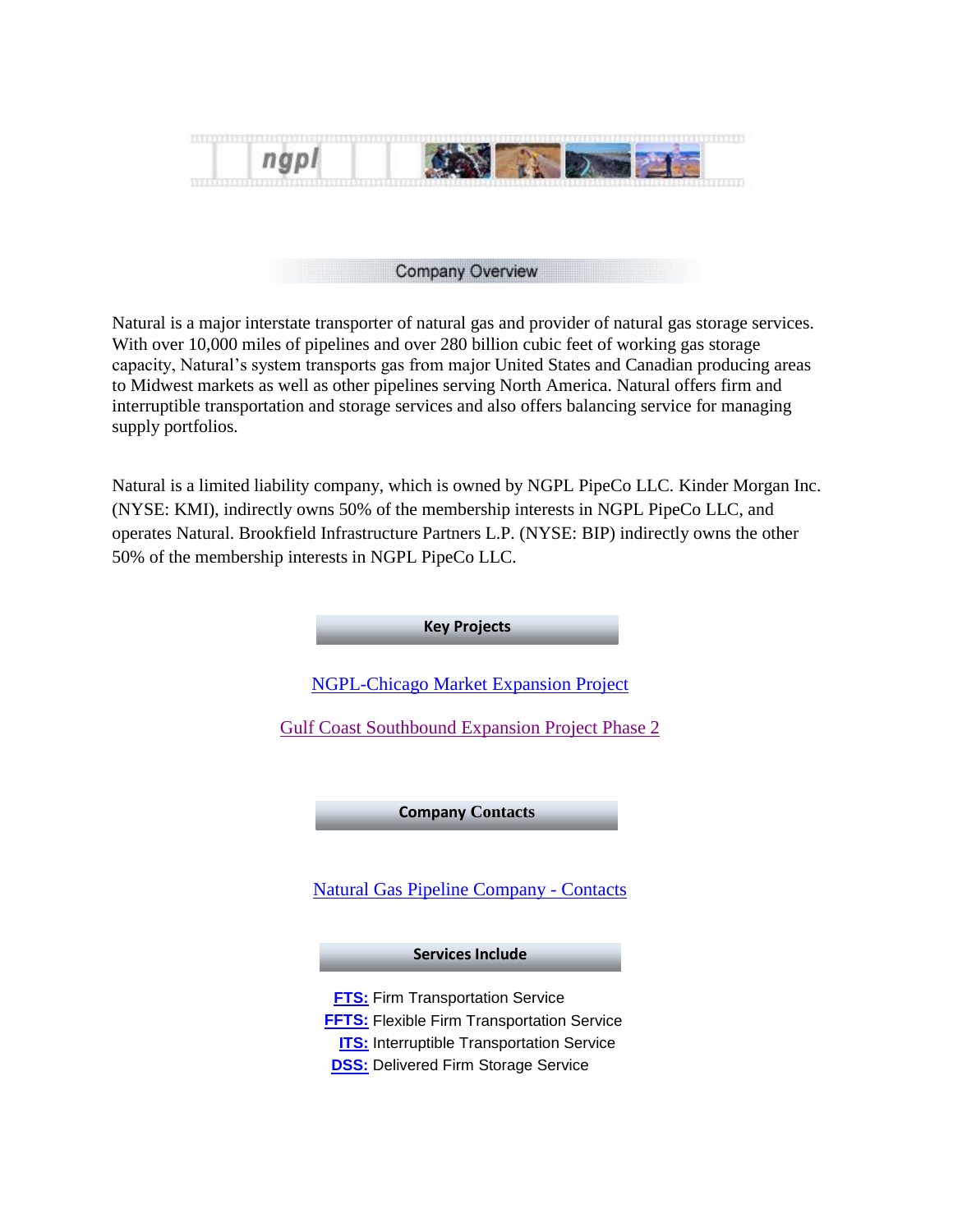**[FRSS:](#page-2-0)** Firm Reverse Storage Service **[NSS:](#page-2-1)** Nominated Firm Storage Service **[BESS:](#page-3-0) Best Efforts Storage Service [IBS:](#page-3-1)** Interruptible Balancing Service **[PALS:](#page-3-2)** Park and Loan Service **[LPS:](#page-3-3)** Line Pack Service

# <span id="page-1-0"></span>**[\(FTS\) Firm Transportation Service](#page-3-0)**

Rate Schedule FTS is Natural's traditional firm transportation service. A Shipper contracts for specific receipt point(s) and delivery point(s) which define its primary path. In addition to certain basic characteristics (i.e., flexible receipt and delivery points, segmentation, capacity release, the ability to delegate capacity to an agent, etc.), FTS offers Shippers two key options: (1) a system-wide service (SW) option to access points anywhere on Natural's system, and (2) a no-notice balancing (NB) option when combined with Nominated Storage Service (NSS).

# <span id="page-1-1"></span>**[\(FFTS\) Flexible Firm Transportation](#page-1-1)**

Rate Schedule FFTS is a variant of Rate Schedule FTS. Service under FFTS provides flexibility in that parties can define limitations on when service is available. Under FFTS, Natural and the Shipper would agree upon the minimum and maximum number of days during a period when Natural would be obligated to provide service ("Available Days"). The FFTS agreement may specify that certain days be pre-designated as days which would not be Available Days (i.e., weekends, holidays, etc.). Natural has specific notification obligations in the event that a particular day is to be declared a Non-Available Day. The FFTS agreement may also specify whether Natural could implement a "Partial Available Day". A Shipper only pays for FFTS on days on which the service is an "Available Day". An FFTS Shipper may also elect the SW or NB options.

# <span id="page-1-2"></span>**[\(ITS\) Interruptible Transportation Service](#page-1-2)**

Rate Schedule ITS defines Natural's basic interruptible transportation service. ITS agreements cover all of Natural's receipt and delivery points on Natural's system.

# <span id="page-1-3"></span>**[\(DSS\) Delivered Firm Storage Service](#page-1-3)**

Rate Schedule DSS is a no-notice delivered firm storage service, available in the Market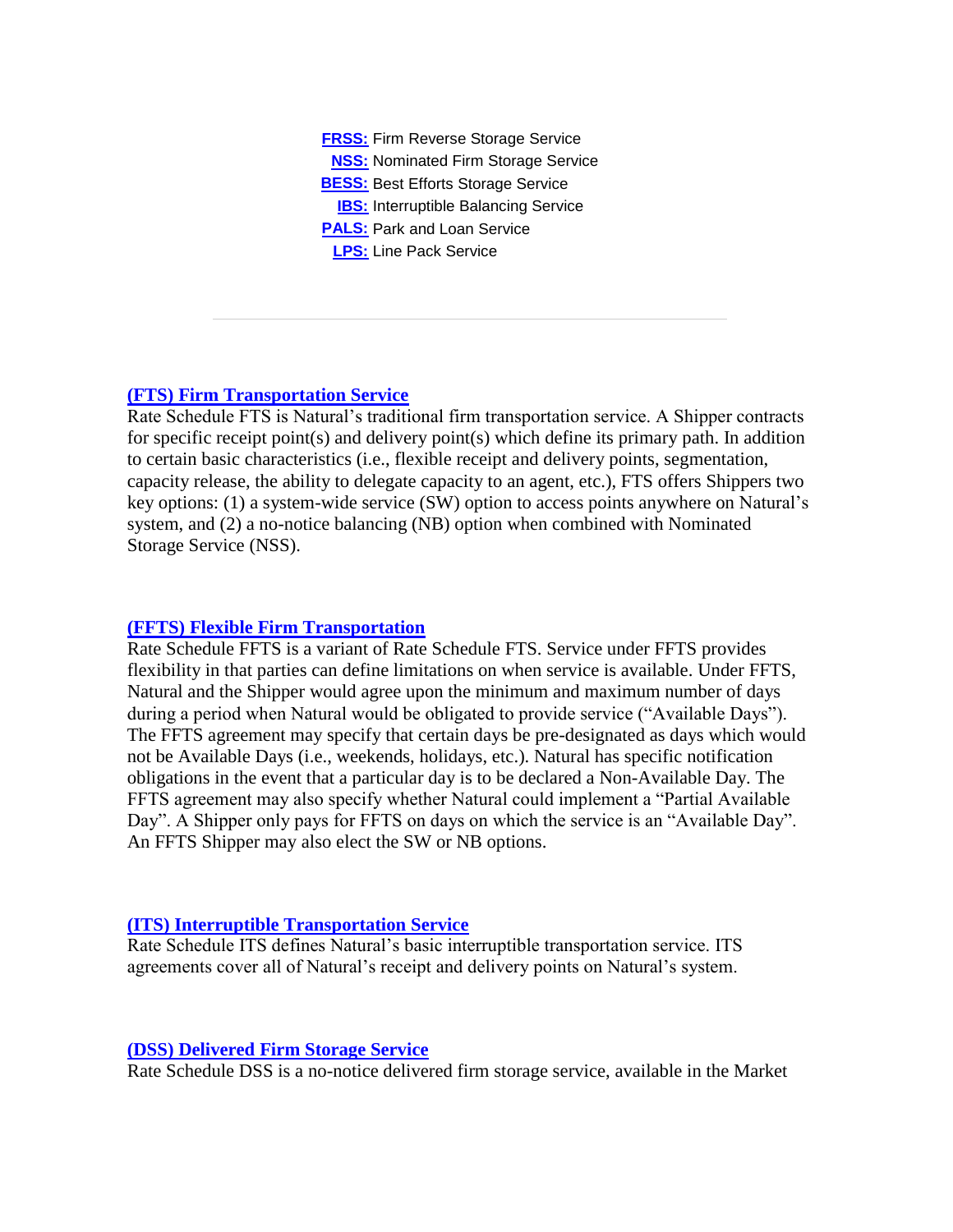Delivery zone. Firm withdrawal and injection rights are seasonally driven and vary throughout the year. Additional rights may be made available on an interruptible or firm basis as operationally feasible. To protect winter deliverability, the DSS Customer must meet seasonal withdrawal shaping patterns and must cycle 50% of its MSV (Maximum Storage Volume). Storage balances are divided by leg with 50% available on the Amarillo system and up to 60% available on the Gulf Coast system. The DSS Customer must have at least 95% of its MSV in storage at some time between October 15th and November 15th to maintain full withdrawal rights in the ensuing withdrawal season. The imbedded firm transportation component of DSS is available for use separately from the storage component from October 15th through April 15th. The DSS Customer must separately arrange with Natural and/or others as necessary for any transportation for the delivery of gas to storage for injection. The DSS Customer may release the storage component or the transportation component separately.

### <span id="page-2-0"></span>**[\(FRSS\) Firm Reverse Storage Service](#page-2-0)**

Rate Schedule FRSS can be contracted for as a *firm reverse delivered no-notice summertime peaking service* or as a *firm reverse storage-only service* up to the Maximum Daily Quantity and Maximum Seasonal Withdrawal Quantity utilizing Natural's storage cushion gas. FRSS customers replace gas withdrawn during the summer [withdrawal period: May 15th – September 30th], back to storage between December 1st and the end of February [injection period]. FRSS can have a Maximum Storage Volume equal to either 10 or 20 times the contract MDQ. There are no withdrawal rights during the injection season and there are no injection rights during the withdrawal season. Gas must be injected into the same receipt zone storage pool as the delivery point, unless mutually agreed otherwise. Shippers must separately arrange for transportation to effectuate injections. An FRSS Shipper may release the storage component or the transportation component separately. For shippers electing the storage only option of the service, shipper may separately request firm no-notice deliveries through a separate designated transportation agreement.

### <span id="page-2-1"></span>**[\(NSS\) Nominated Storage Service](#page-2-1)**

Rate Schedule NSS is a very flexible, firm, storage-only service. Firm Injection and Withdrawal rights are based on inventory and do not vary by season. Additional rights may be made available on an interruptible or firm basis as operationally feasible. NSS service must be nominated and transportation must be contracted for separately. NSS may also be combined with FTS-NB or FFTS-NB to obtain no-notice service. The Storage Service is contracted by pipeline leg (Amarillo/Gulf Coast) in any mutually agreeable ratio depending on capacity availability. NSS has no requirements regarding cycling or minimum inventory levels.